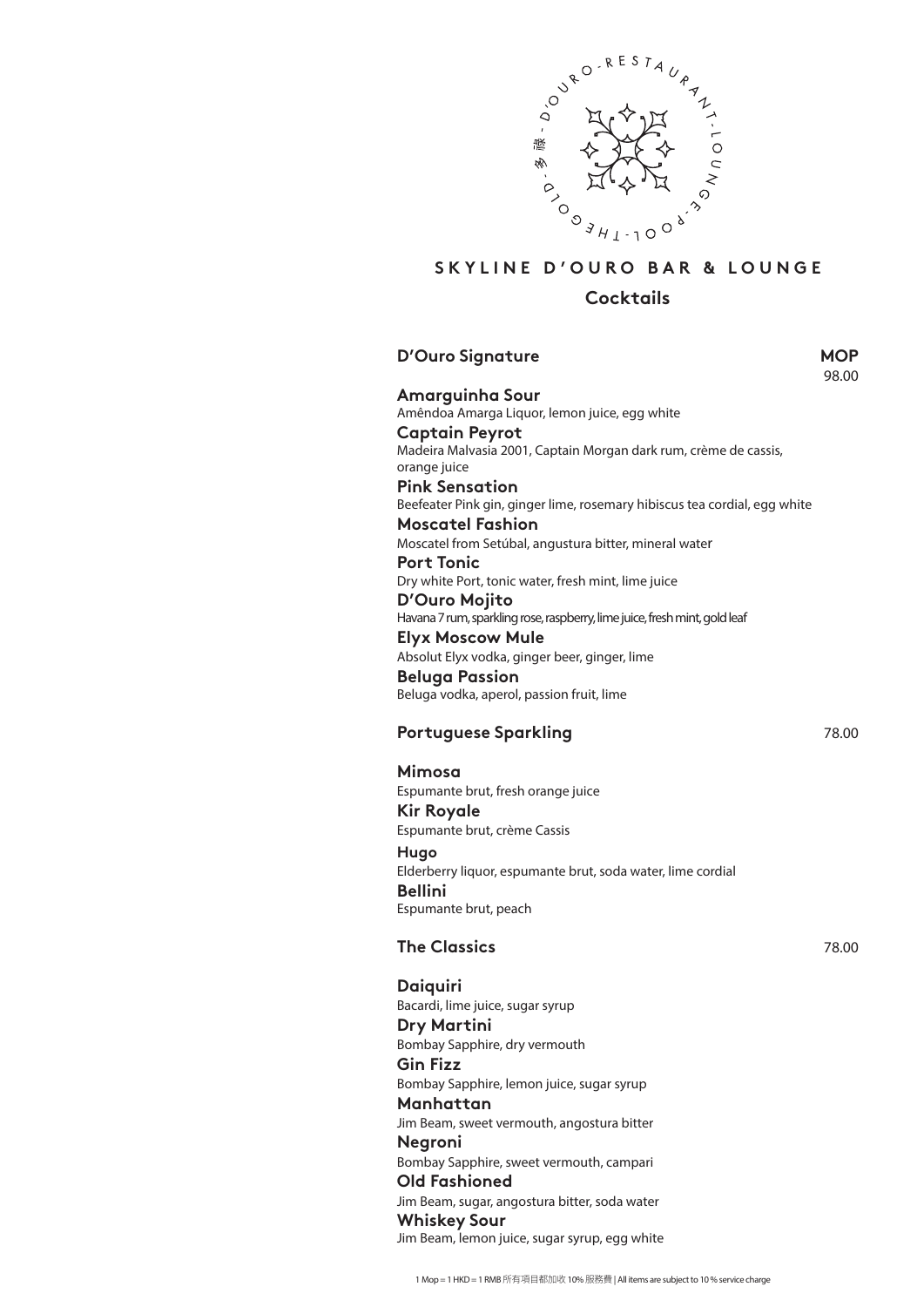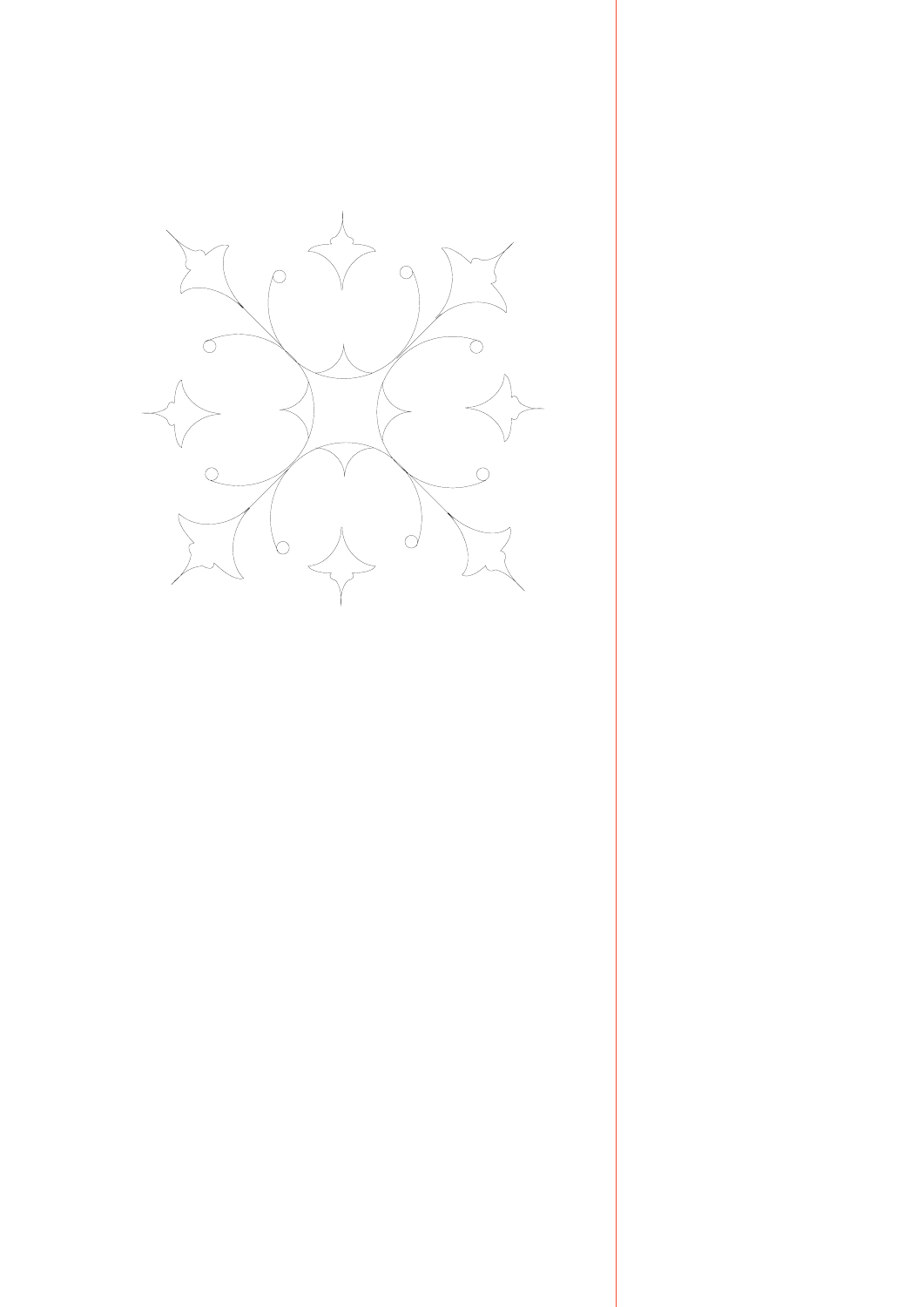

#### **Cocktails**

# **Contemporary MOP**<br>78.00

78.00

#### **Caipirinha**

Cachaça 51, lime, sugar **Caipirão** Beirão Liquor, lime juice **Cuba Libre** Bacardi, coca-cola, lime juice **Long Island Ice Tea** Absolut, Jose Cuervo Silver, Bacardi, Gordon's, Cointreau, lemon juice, Coca-Cola **Margarita** Tequila, cointreau, lemon juice **Pina Colada** Bacardi, coconut cream, pineapple juice **Singapore Sling** Bombay Sapphire, cherry liqueur, cointreau, bénédictine, pineapple juice, lime, grenadine

### **New Era** 78.00

#### **Aperol Spritzer** Espumante Brut, Aperol, Soda water **Dirty Martini** Bombay Sapphire or Absolut, dry vermouth, olive brine **Espresso Martini** Absolut vodka, kahlúa, espresso, sugar syrup **Lemon Drop Martini** Absolut, Cointreau, lemon juice **Vesper Martini** Gordon's, Ketel One, Lillet blanc "Shaken not stirred"

# **Non-Alcoholic** 58.00

# **Virgin D'Ouro Mojito**

Raspberry, lime soda, fresh mint, Gold leaf **Cranberry Cooler** Cranberry juice, sprite, fresh mint **Virgin Colada** Pineapple juice, coconut cream **Virgin Mojito** Soda water, lemon juice, fresh mint, sugar syrup **Virgin Moscow Mule** Ginger beer, ginger, lime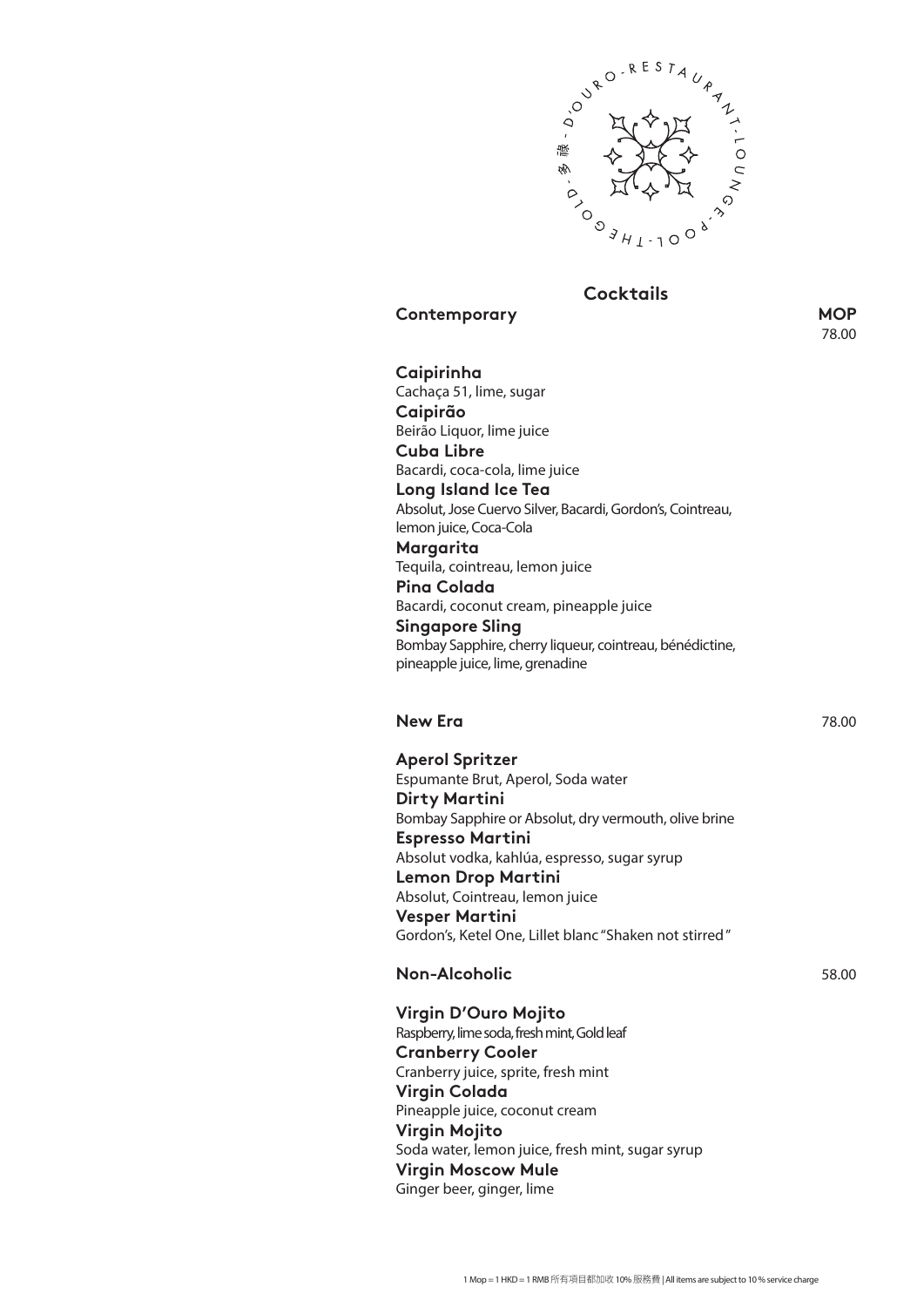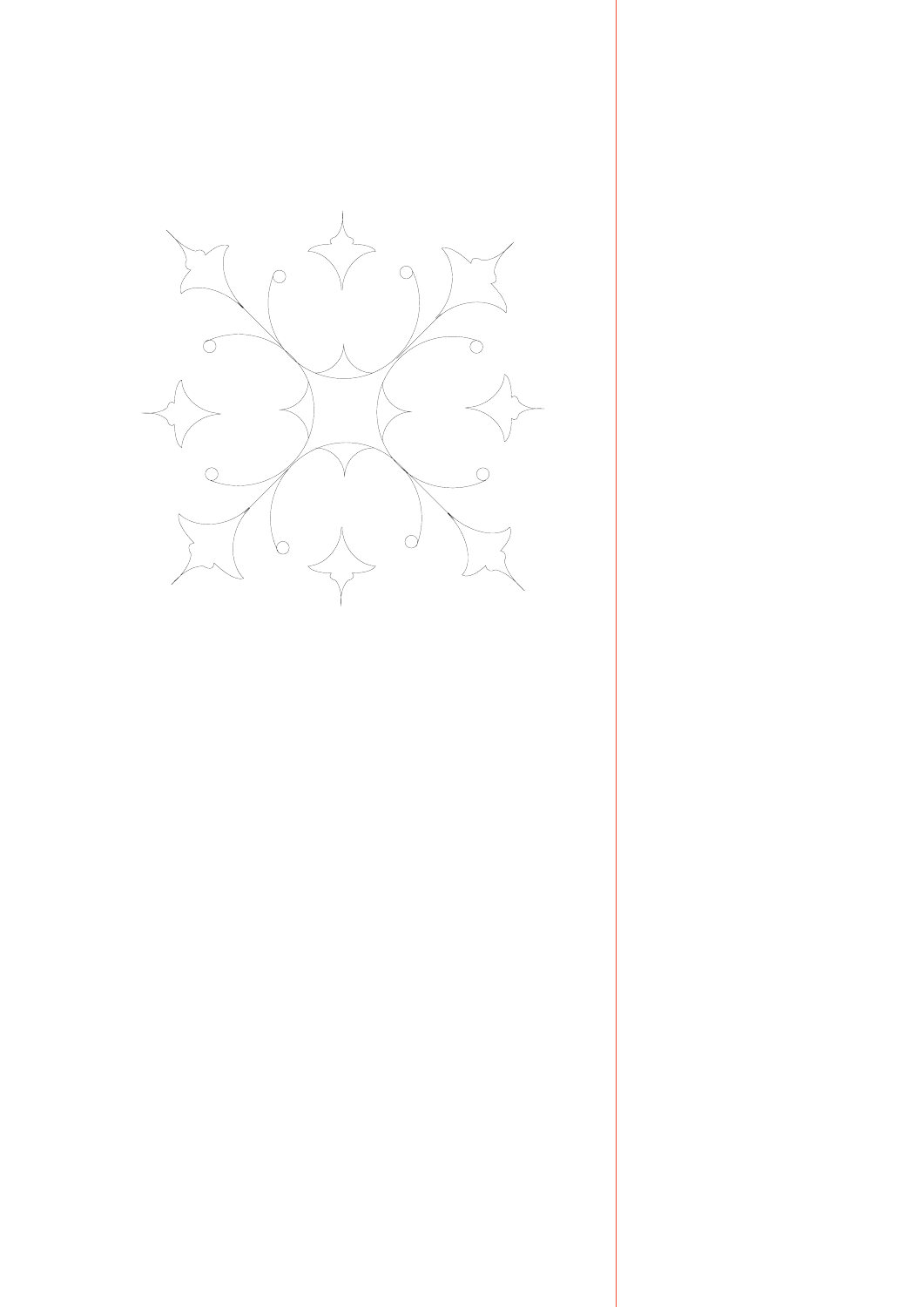

**Cerveja - 啤酒 - Beer MOP** 

Bottle

| Super Bock (Portugal) 330ml         | 38.00  |
|-------------------------------------|--------|
| Sagres (Portugal) 330ml             | 38.00  |
| Super Bock Stout (Portugal) 330ml   | 38.00  |
| Estrella Damm Inedict (Spain) 750ml | 130.00 |
|                                     | Draft  |
| Kirin (Japan) 350ml                 | 35.00  |
| Kirin (Japan) 500ml                 | 50.00  |
| Kirin (Japan) 3L barrel             | 250.00 |
|                                     |        |

# **Vinho**

# **Vinho Espumante - 氣泡酒 - Portuguese Sparkling Wine**

|                             | Glass 150 ml |
|-----------------------------|--------------|
| Soalheiro Brut Rosé (Minho) | 58.00        |

#### **Branco / White**

| Soalheiro Primeiras Vinhas, Alvarinho 2020 (Vinho Verde) | 58.00 |
|----------------------------------------------------------|-------|
| CARM Reserva 2020 (Douro)                                | 58.00 |
| Herdade do Arrepiado Velho 2019 (Alentejo)               | 58.00 |

# **Tinto / Red**

| Casa de Santar Reserva 2014 (Dão)          | 58.00 |
|--------------------------------------------|-------|
| Ouinta da Rede Reserva 2010 (Douro)        | 58.00 |
| Herdade do Arrepiado Velho 2018 (Alentejo) | 58.00 |

# **Cigars**

| Monte Petit No.2             | 280.00 |
|------------------------------|--------|
| Davidoff Signature 2000 tubo | 350.00 |
| Cohiba Siglo II              | 350.00 |
| Partagas Serie D No.4        | 350.00 |
| Cohiba Shorts                | 55.00  |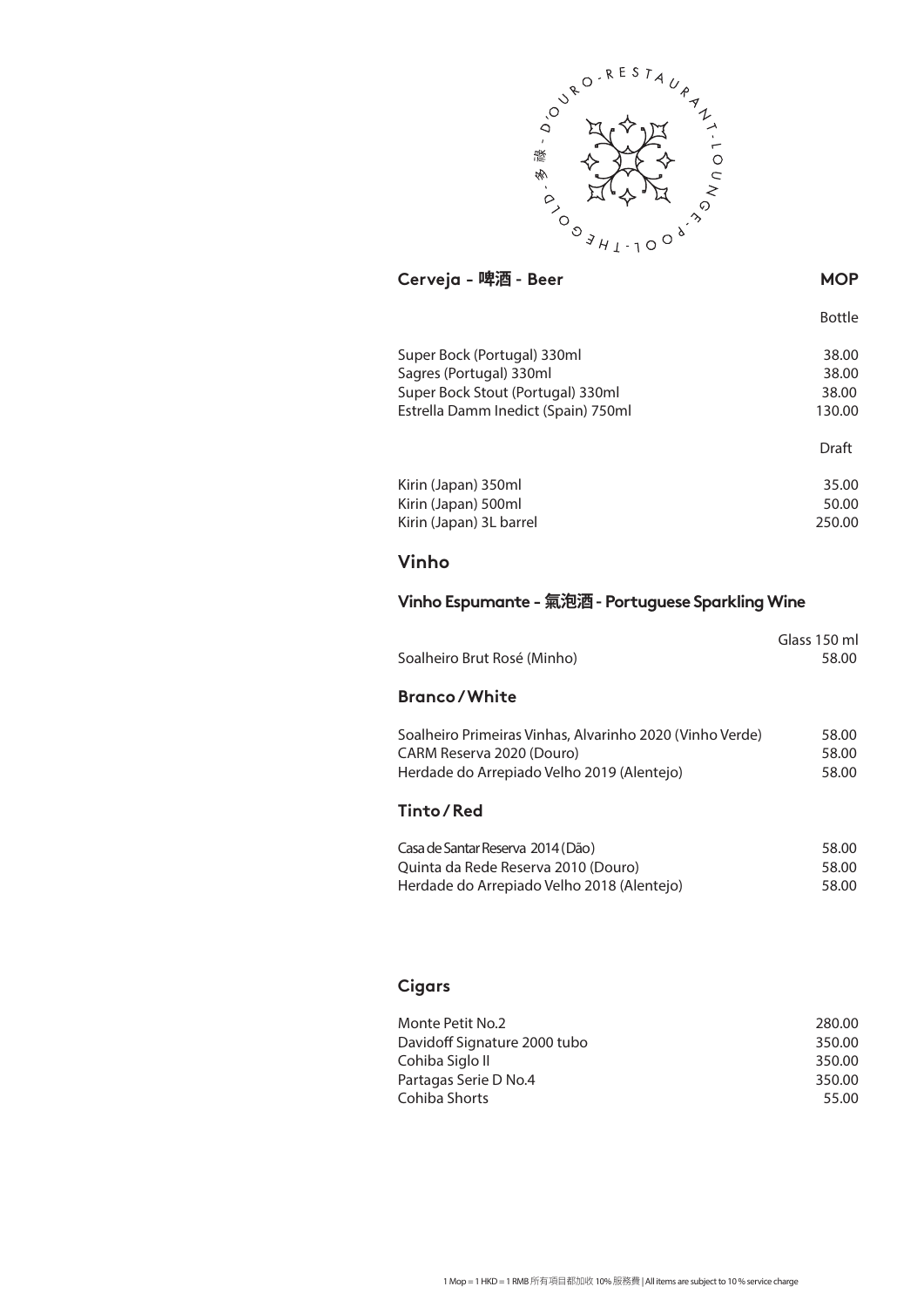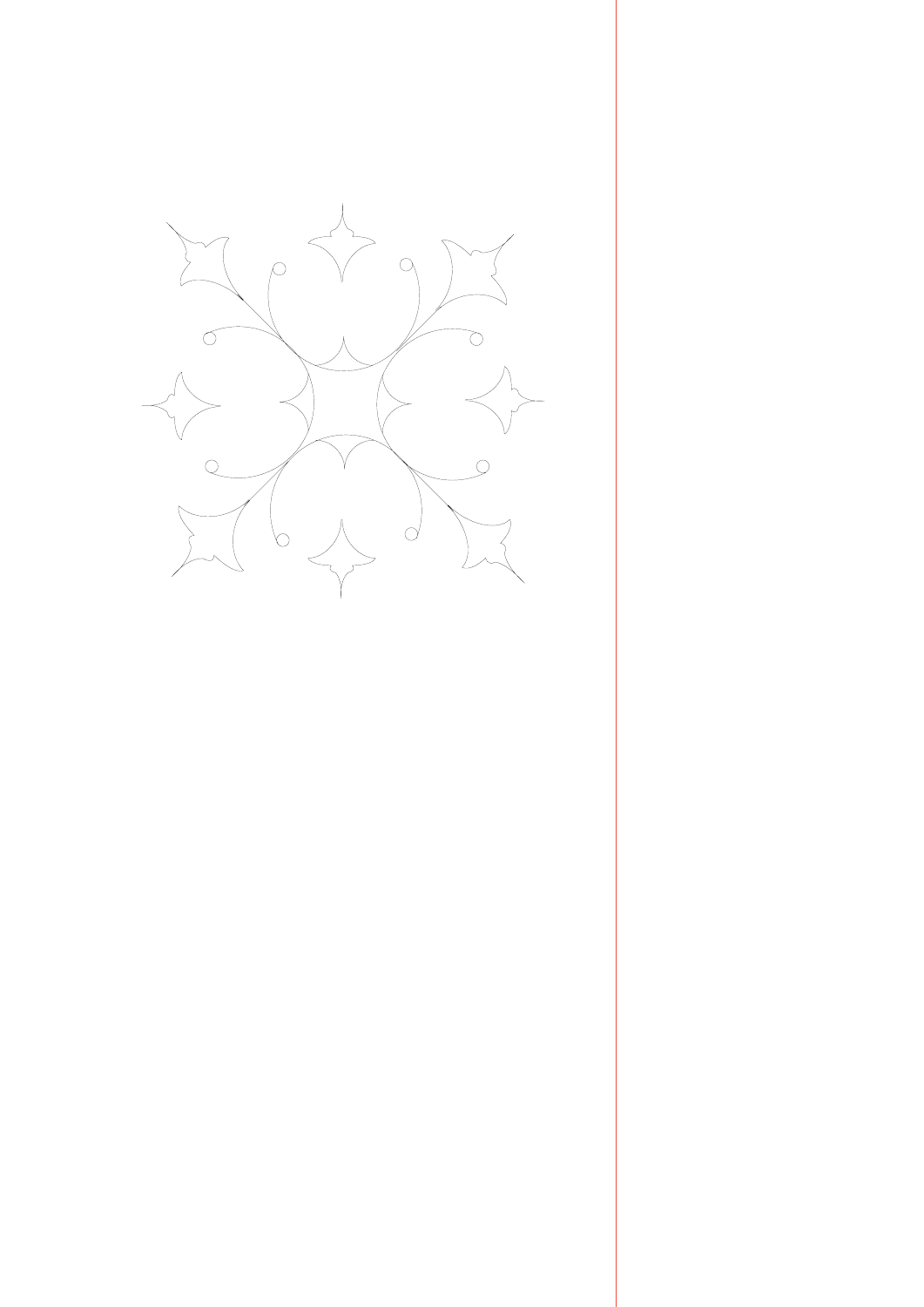

# Sangria MOP

Glass 200 ml /Jar -1 Litter

| 58.00 / 208.00 |
|----------------|
| 58.00 / 208.00 |
| 388.00         |
|                |

### **Vinhos Do Porto - Port Wines**

Glass 70 ml / Bottle

| Niepoort, Dry White           | 58.00 / 258.00    |
|-------------------------------|-------------------|
| Graham's Tawny 10 Year        | 68.00 / 398.00    |
| Ramos Pinto Tawny 20 Year     | 128.00 / 878.00   |
| Graham's Tawny 30 Year        | 188.00 / 1,628.00 |
| Quinta Vale Meão Vintage 2008 | 888.00            |

## **Vinhos Da Madeira - Madeira Wines**

|                                   | Glass 70 ml / Bottle |
|-----------------------------------|----------------------|
| Blandy's Sercial 1998 (500ml)     | 118.00 / 878.00      |
| Blandy's Verdelho 10 Year (500ml) | 58.00 / 398.00       |
| Barbeito Malvasia 2001 (500ml)    | 78.00 / 568.00       |
| <b>Moscatel</b>                   |                      |
|                                   | Glass 70 ml / Bottle |
| JMF Alambre Moscatel Roxo 2004    | 58.00 / 388.00       |
| JMF Moscatel Roxo 20 Year (500ml) | 188.00 / 1,788.00    |
| Gin                               |                      |
|                                   | Glass 50 ml / Bottle |
| Gordon's                          | 58.00 / 568.00       |
| <b>Beefeater</b>                  | 58.00 / 568.00       |
| <b>Bombay Sapphire</b>            | 75.00/738.00         |
| Tanqueray No. 10                  | 88.00/880.00         |
|                                   |                      |
| Suntory Roku Gin                  | 88.00/880.00         |
| Hendrick's                        | 118.00/1,220.00      |
| Chase Williams Elegant 48         | 138.00 / 1,358.00    |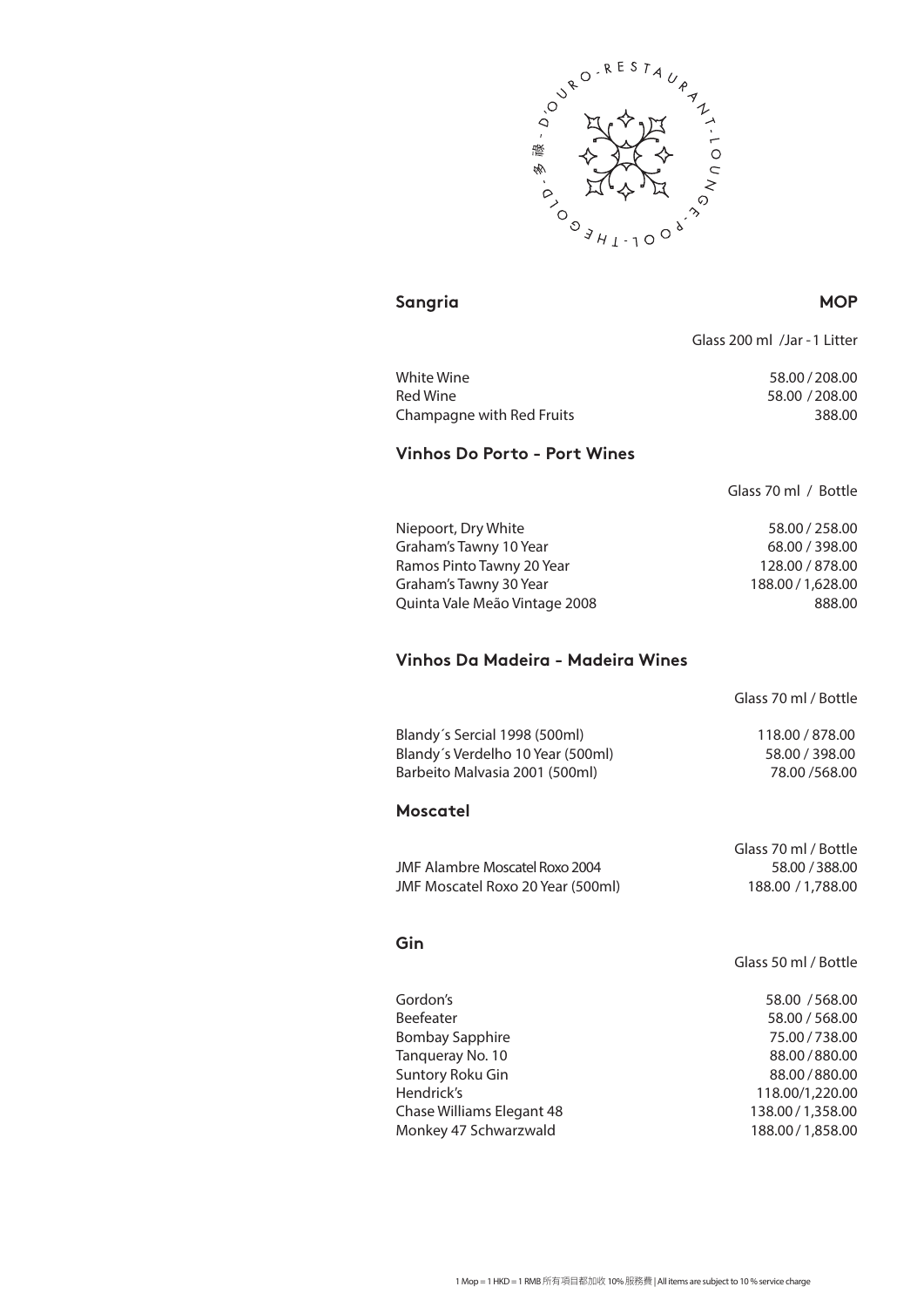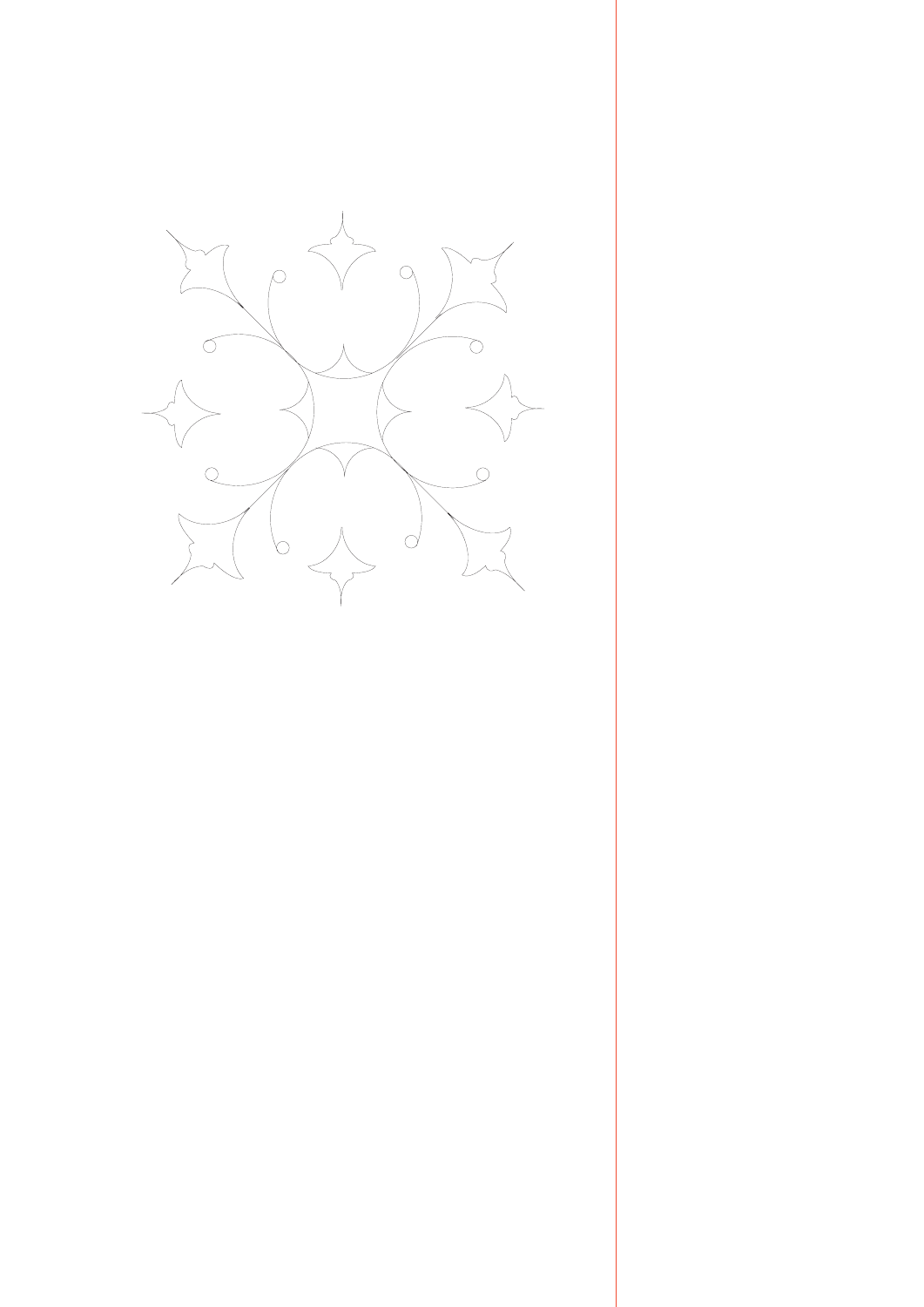

# **Vodka** MOP

Glass / Bottle

| Absolut (Sweden)<br>Grey Goose (France)<br>Beluga Noble (Russia)<br>Absolut Elyx (Sweden)<br>Crystal Head (Canada)                                                                                                                                                   | 58.00 / 568.00<br>88.00 / 1,208.00<br>95.00 / 1,308.00<br>118.00 / 1,628.00<br>128.00 / 3,188.00                                      |
|----------------------------------------------------------------------------------------------------------------------------------------------------------------------------------------------------------------------------------------------------------------------|---------------------------------------------------------------------------------------------------------------------------------------|
| Rum                                                                                                                                                                                                                                                                  |                                                                                                                                       |
| Bacardi<br>Havana Club 7 Year<br>Dictador 20 Year Solera<br>Dictador Best of 1982                                                                                                                                                                                    | 58.00 / 568.00<br>108.00 / 788.00<br>138.00 / 1,908.00<br>338.00 / 2,858.00                                                           |
| <b>Tequila</b>                                                                                                                                                                                                                                                       |                                                                                                                                       |
| Jose Cuervo Especial, Gold<br>Patron Reposado, Gold                                                                                                                                                                                                                  | 58.00 / 568.00<br>198.00 / 2,398.00                                                                                                   |
| <b>Portuguese Brandies</b><br>葡萄牙白白兰地和老白兰地                                                                                                                                                                                                                           |                                                                                                                                       |
|                                                                                                                                                                                                                                                                      | Glass - 50 m / Bottle                                                                                                                 |
| Infinitae, Aguardente Extra<br>Mouchão, Aguardente Bagaceira Branca<br>Mouchão, Aguardente Bagaceira 6 Year<br>Adega Velha, Aguardente Reserva 12 Year<br>CRF Aguardente Velha, Extra Brandy<br>Vinha do Contador Aguardente VV<br>JMF Aguardente Velha Reserva 1964 | 68.00/588.00<br>98.00 / 918.00<br>118.00/1,120.00<br>128.00 / 1,238.00<br>138.00 / 1,308.00<br>208.00 / 1,808.00<br>218.00 / 1,888.00 |
| Whisky                                                                                                                                                                                                                                                               |                                                                                                                                       |
| <b>Irish</b>                                                                                                                                                                                                                                                         | Glass - 50 ml / Bottle                                                                                                                |
| <b>Bushmills</b><br>Jameson<br><b>Bushmills 10 Year</b><br>Redbreast 12 Year<br><b>Bushmills 16 Year</b><br><b>Bushmills 21 Year</b>                                                                                                                                 | 58.00 / 568.00<br>58.00 / 568.00<br>78.00 / 880.00<br>88.00 / 998.00<br>188.00 / 2,588.00<br>288.00 / 3,558.00                        |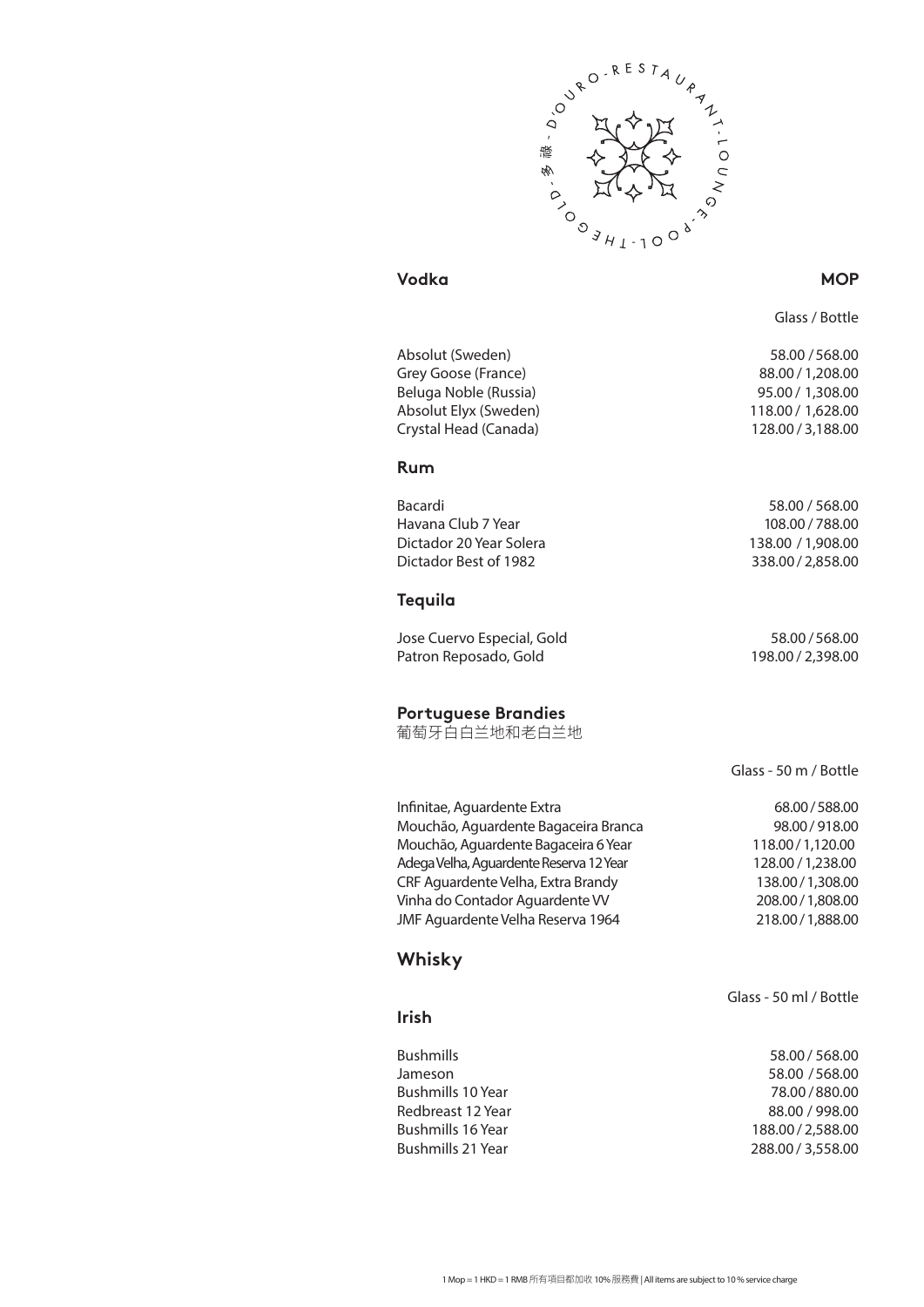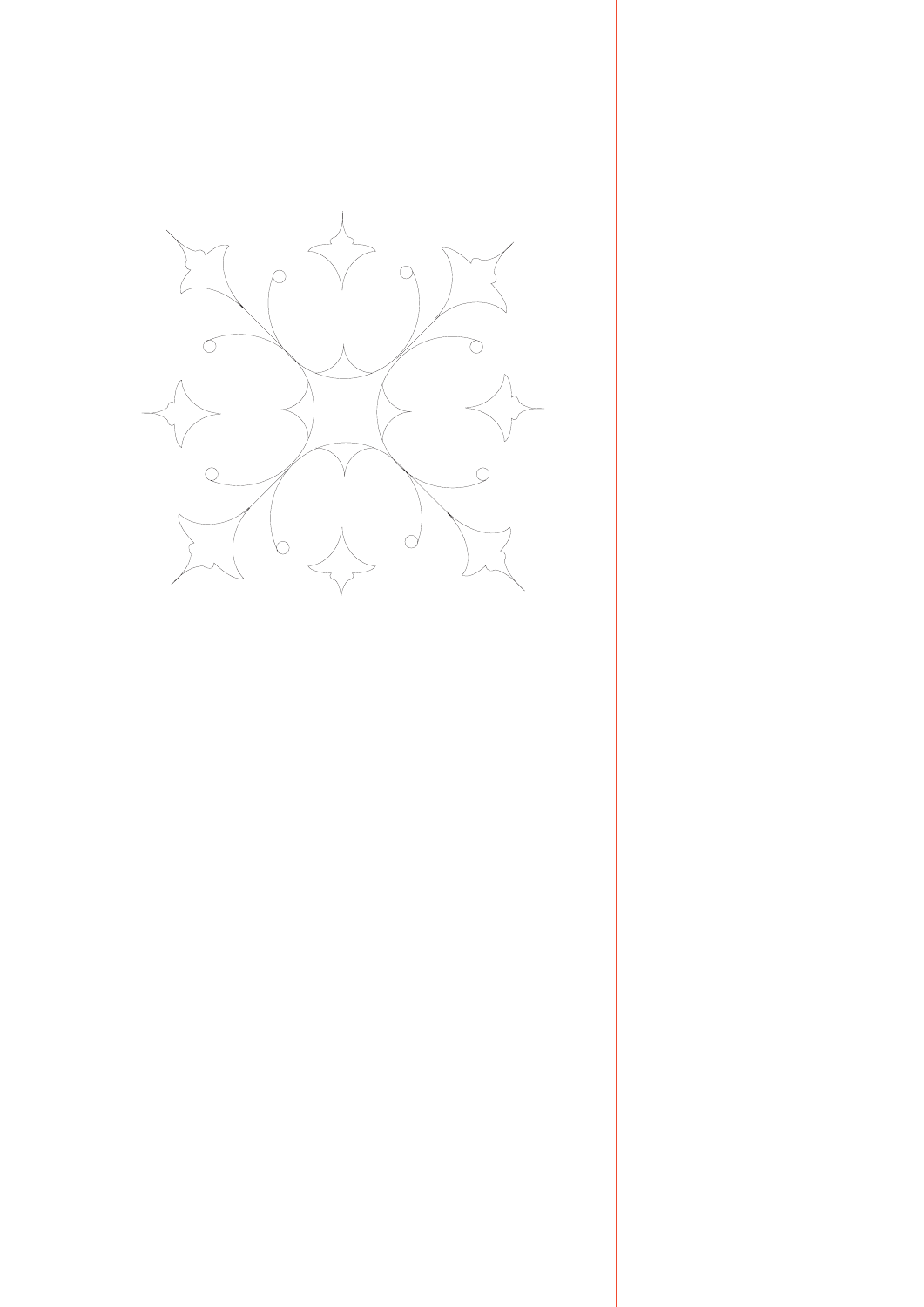

# Scotch MOP

Glass - 50 ml / Bottle

| <b>Cutty Sark</b>                            | 58.00 / 568.00        |
|----------------------------------------------|-----------------------|
| Johnnie Walker Gold Label                    | 78.00 / 880.00        |
| Glenlivet 12 Year                            | 78.00 / 880.00        |
| Chivas Regal 12 Year                         | 78.00 / 880.00        |
| Glenfiddich 12 Year                          | 88.00 / 998.00        |
| Macallan 12 Year (Triple Cask Matured)       | 158.00 / 1,758.00     |
| Glenlivet 15 Year                            | 128.00 / 1,088.00     |
| Glenfiddich 18 Year                          | 158.00 / 1,758.00     |
| Macallan 18 Year (Triple Cask Matured)       | 278.00 / 5,508.00     |
| Balvenie 21 Year (Port Wood)                 | 368.00 / 5,008.00     |
| American                                     |                       |
| Jack Daniel's                                | 58.00/568.00          |
| Jim Beam White Label                         | 58.00 / 568.00        |
| Maker's Mark                                 | 88.00 / 998.00        |
| <b>Rest of The World</b>                     |                       |
| Kavallan Solist Vinho Barrique Cask (Taiwan) | 298.00 / 3,580.00     |
| Nikka From The Barrel (Japan)                | 108.00 / 1,528.00     |
| Suntory Chita (Japan)                        | 98.00 / 988.00        |
| Licores/Liquors                              |                       |
|                                              | Glass - 50 m / Bottle |
| Amarguinha                                   | 38.00 / 388.00        |
| Licor Beirão                                 | 38.00 / 388.00        |
| Ginja MSR de Alcobaça                        | 58.00 / 388.00        |
| Martini Extra Dry Vermouth                   | 58.00 / 388.00        |
| Martini Bianco                               | 58.00 / 388.00        |
| Martini Rosso Vermouth                       | 58.00 / 388.00        |
| Cherry Liquor I                              | 58.00 / 388.00        |

| Amarguinha                 | 38.00 / 388.00 |
|----------------------------|----------------|
| Licor Beirão               | 38.00 / 388.00 |
| Ginja MSR de Alcobaça      | 58.00 / 388.00 |
| Martini Extra Dry Vermouth | 58.00 / 388.00 |
| Martini Bianco             | 58.00 / 388.00 |
| Martini Rosso Vermouth     | 58.00 / 388.00 |
| Cherry Liquor              | 58.00 / 388.00 |
| <b>Benedictine</b>         | 58.00 / 388.00 |
| Bailey's                   | 68.00 / 588.00 |
| <b>Grand Marnier</b>       | 68.00 / 588.00 |
| Drambuie                   | 68.00 / 588.00 |
| Disaronno                  | 68.00 / 588.00 |
| Frangelico                 | 68.00 / 588.00 |
| Aperol                     | 68.00 / 588.00 |
| Fernet Branca              | 68.00 / 588.00 |
| Kahlua                     | 68.00 / 588.00 |
| Ricard Pastis de Marseille | 68.00 / 588.00 |
| Pernod Ricard Absinthe     | 68.00 / 588.00 |
| Campari                    | 68.00 / 588.00 |
| Jägermeister Herbal        | 68.00 / 588.00 |
|                            |                |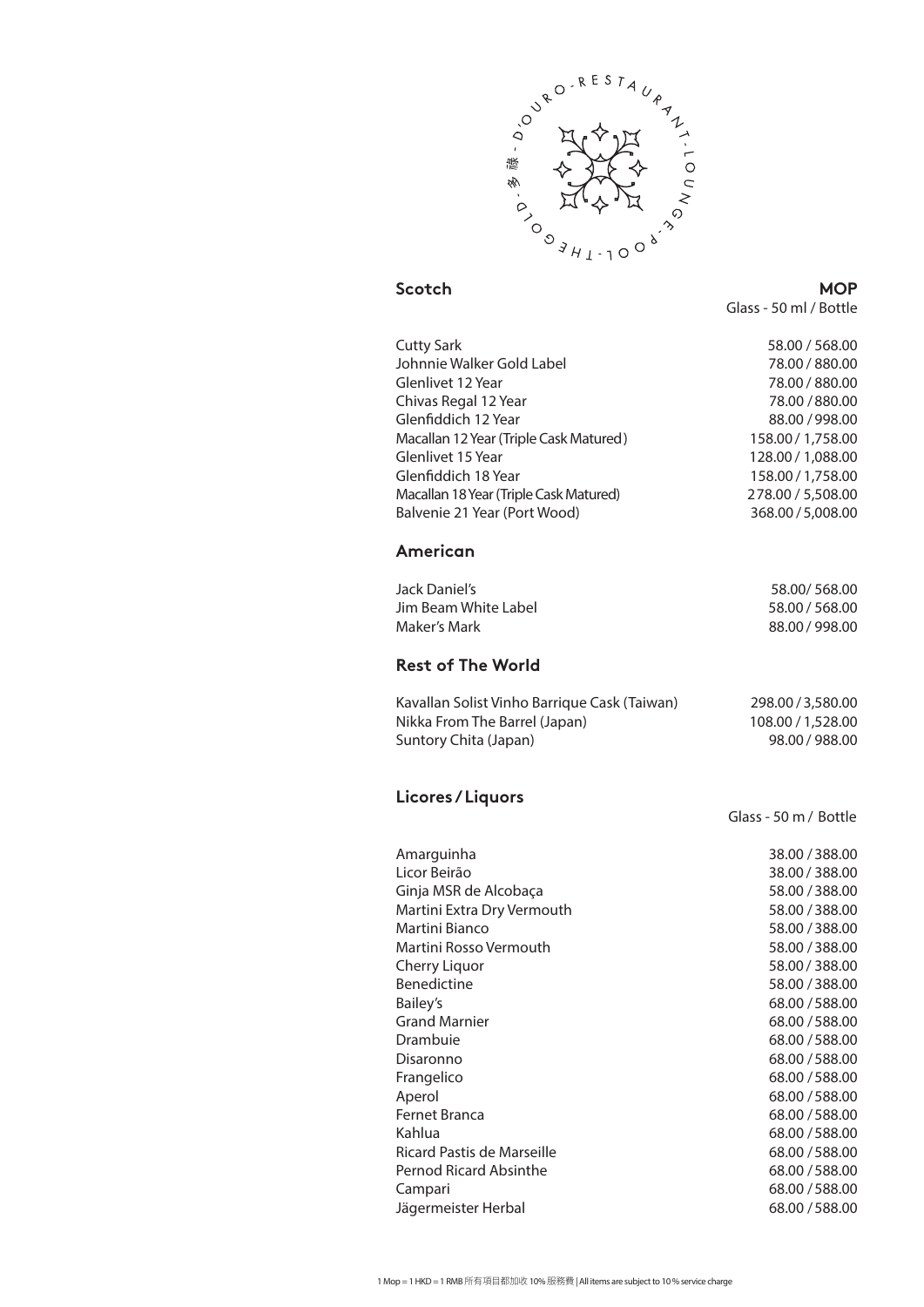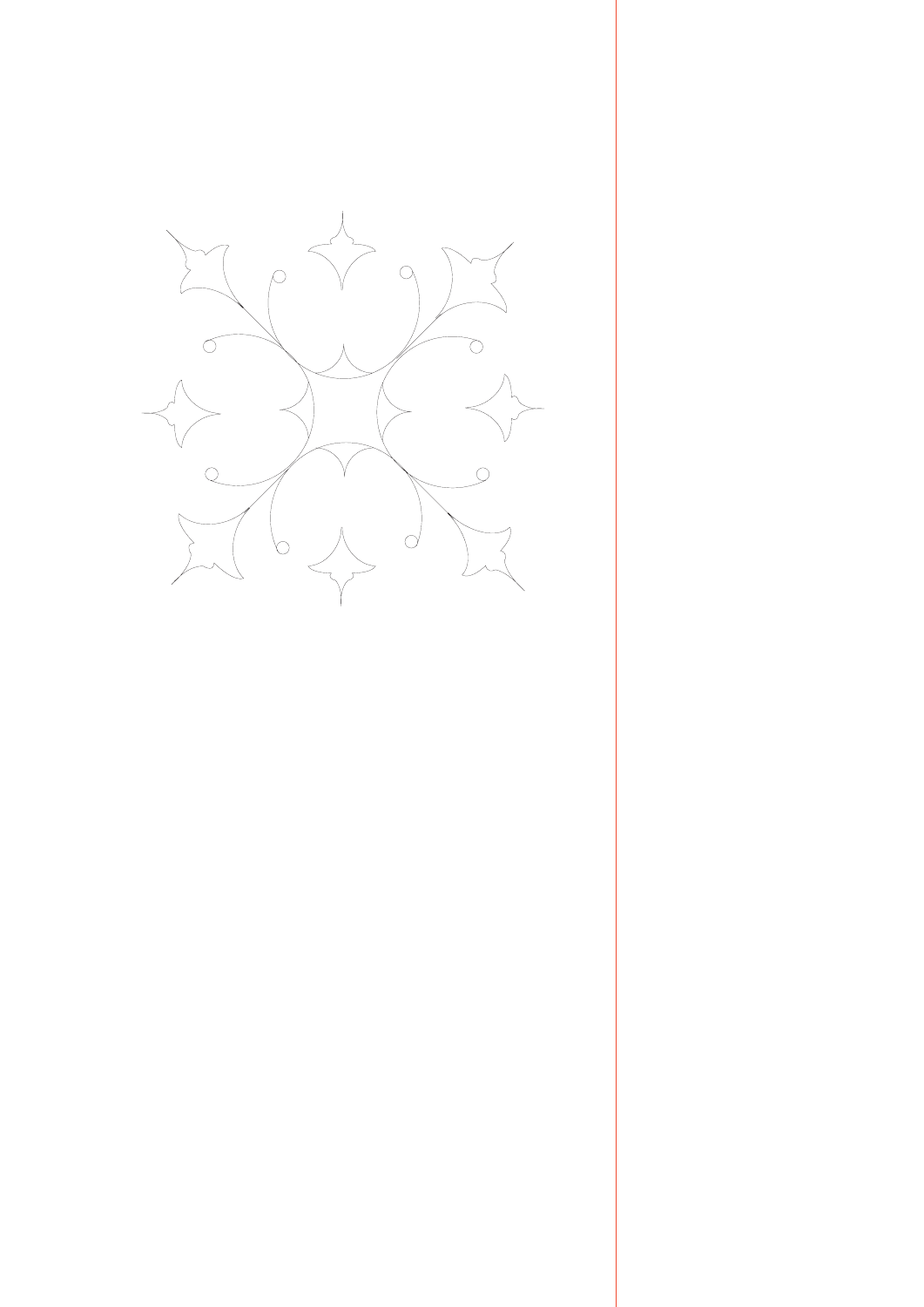

# **Águas Minerais - 矿泉水 - Mineral Water MOP**

Garrafa / Bottle

| 25.00 |
|-------|
| 38.00 |
| 25.00 |
| 38.00 |
|       |

# **Sumos De Frutas - 鮮果汁 - Fresh Juices**

|                                              | Copo / Glass |
|----------------------------------------------|--------------|
| Sumo de Limão com Soda / Lemon Squash        | 38.00        |
| Sumo de Limão / Fresh Lemonade               | 38.00        |
| Coco / FRESH Coconut                         | 48.00        |
| Sumo de Melancia / Fresh Watermelon Juice    | 58.00        |
| Sumo de Laranja Natural / Fresh Orange Juice | 58.00        |
| Sumo de Maçã / Fresh Apple Juice             | 58.00        |
| Sumo de Ananás / Fresh Pineapple Juice       | 68.00        |
|                                              |              |

Fruit Punch D'Ouro Jar (1L) 108.00

# **Refrigerantes / Softdrinks**

Lata / Can

| Sumol Orange           | 38.00 |
|------------------------|-------|
| Sumol Pineapple        | 38.00 |
| Coca-Cola              | 38.00 |
| Coca-Cola Zero         | 38.00 |
| 7 Up                   | 38.00 |
| Soda Water             | 38.00 |
| Tonic Water            | 38.00 |
| Ginger Ale             | 38.00 |
| Ginger Beer            | 38.00 |
| Fever Tree Tonic Water | 58.00 |
|                        |       |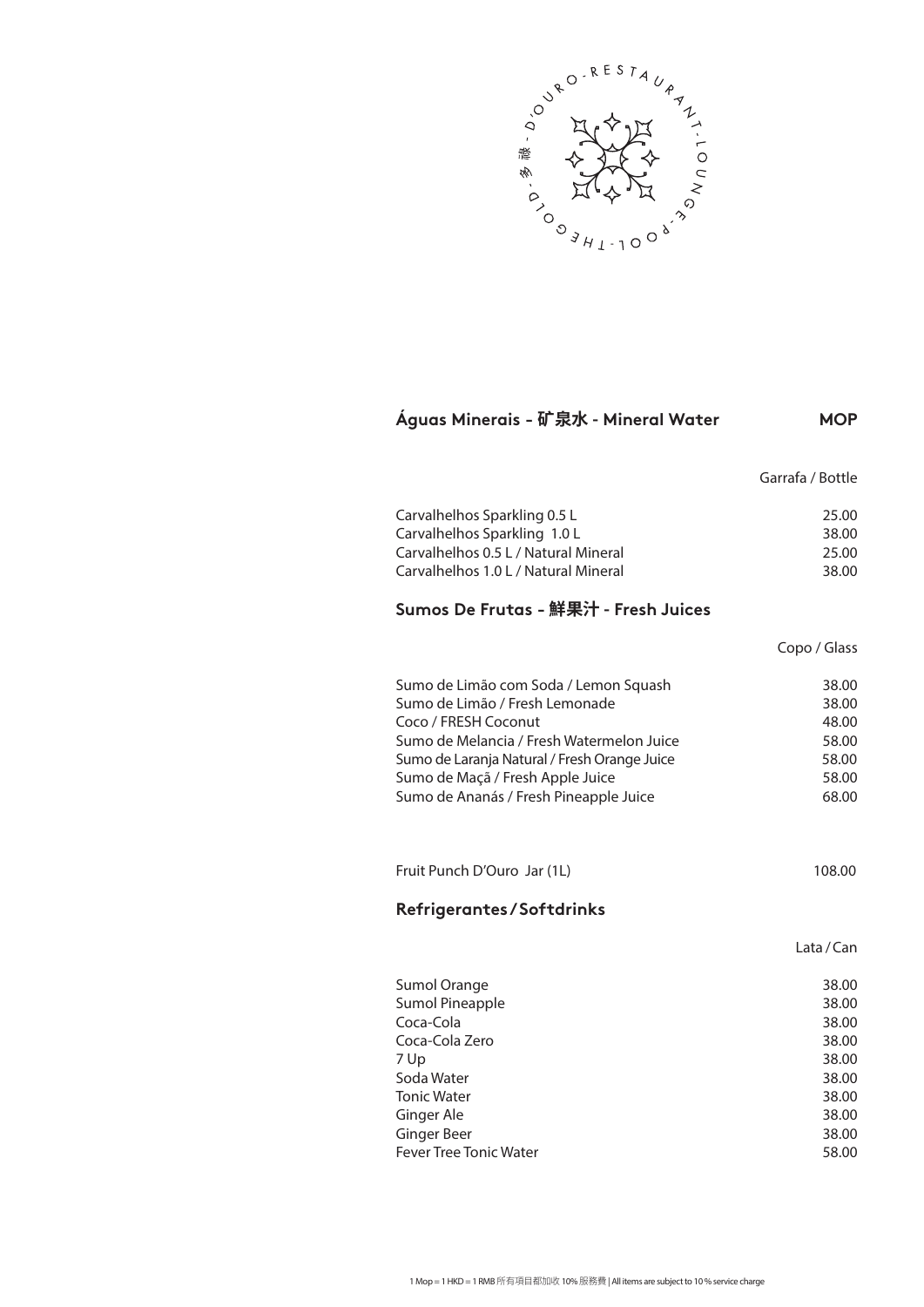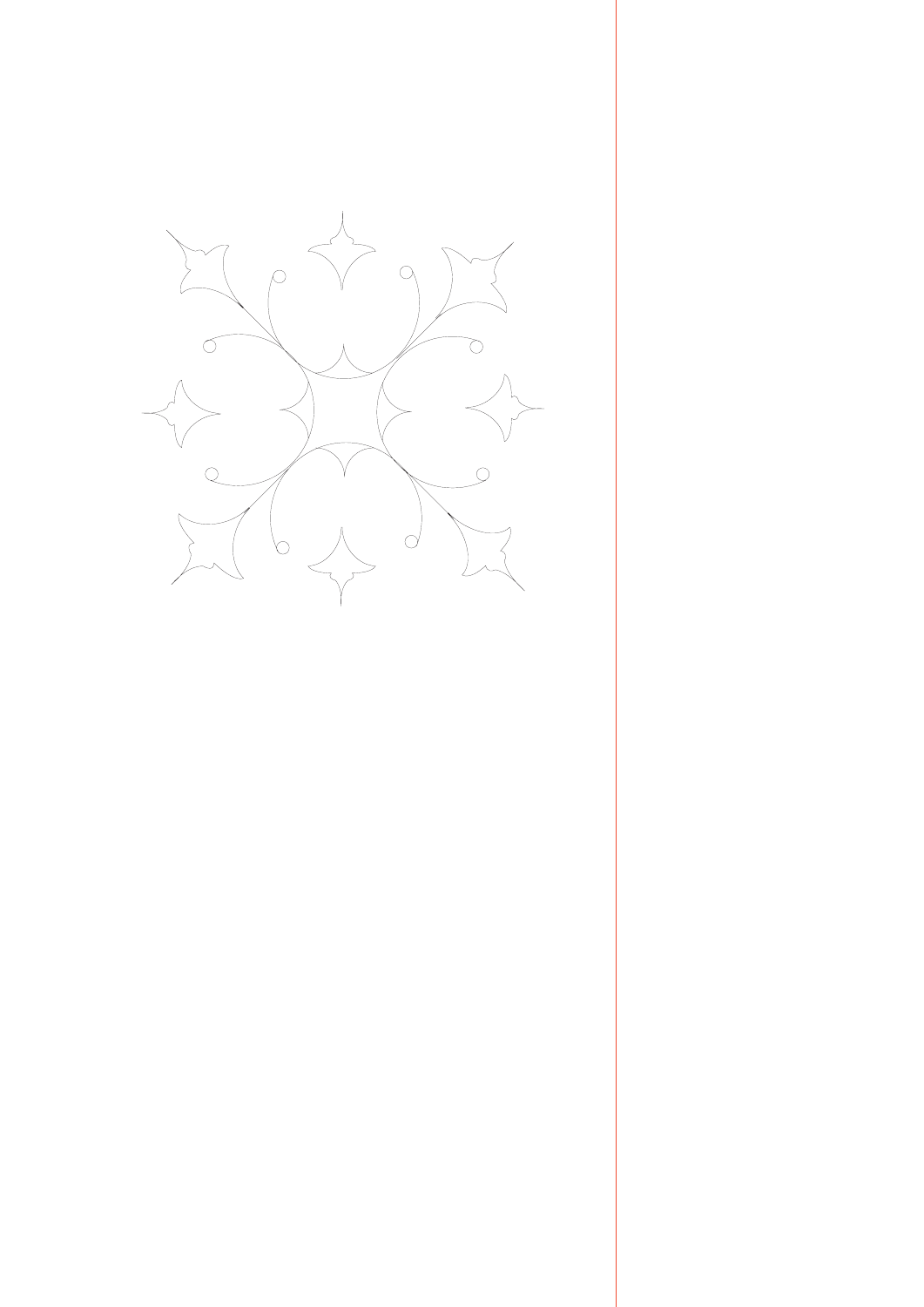

# Café e Chá / Coffee and Tea **MOP**

# **Café - 咖啡 - Coffee**

| Milk                       | 28.00 |
|----------------------------|-------|
| Single Espresso            | 28.00 |
| Ice Coffee                 | 48.00 |
| Double Espresso            | 58.00 |
| Regular Coffee - Americano | 38.00 |
| Coffe Latte                | 58.00 |
| Iced Latte                 | 68.00 |
| Cappuccino                 | 68.00 |
| Iced Cappuccino            | 68.00 |
| Mocha                      | 88.00 |

## **Chá - 茶 - Tea**

| D'Ouro Ginger and Lime tea | 50.00 |
|----------------------------|-------|
| Earl Grey                  | 40.00 |
| Chamomile                  | 40.00 |
| English breakfast          | 40.00 |
| Jasmine                    | 40.00 |
| <b>Fresh Mint</b>          | 40.00 |
| Green                      | 40.00 |
| <b>Yellow Label</b>        | 40.00 |
| Iced Lemon Tea             | 45.00 |
|                            |       |